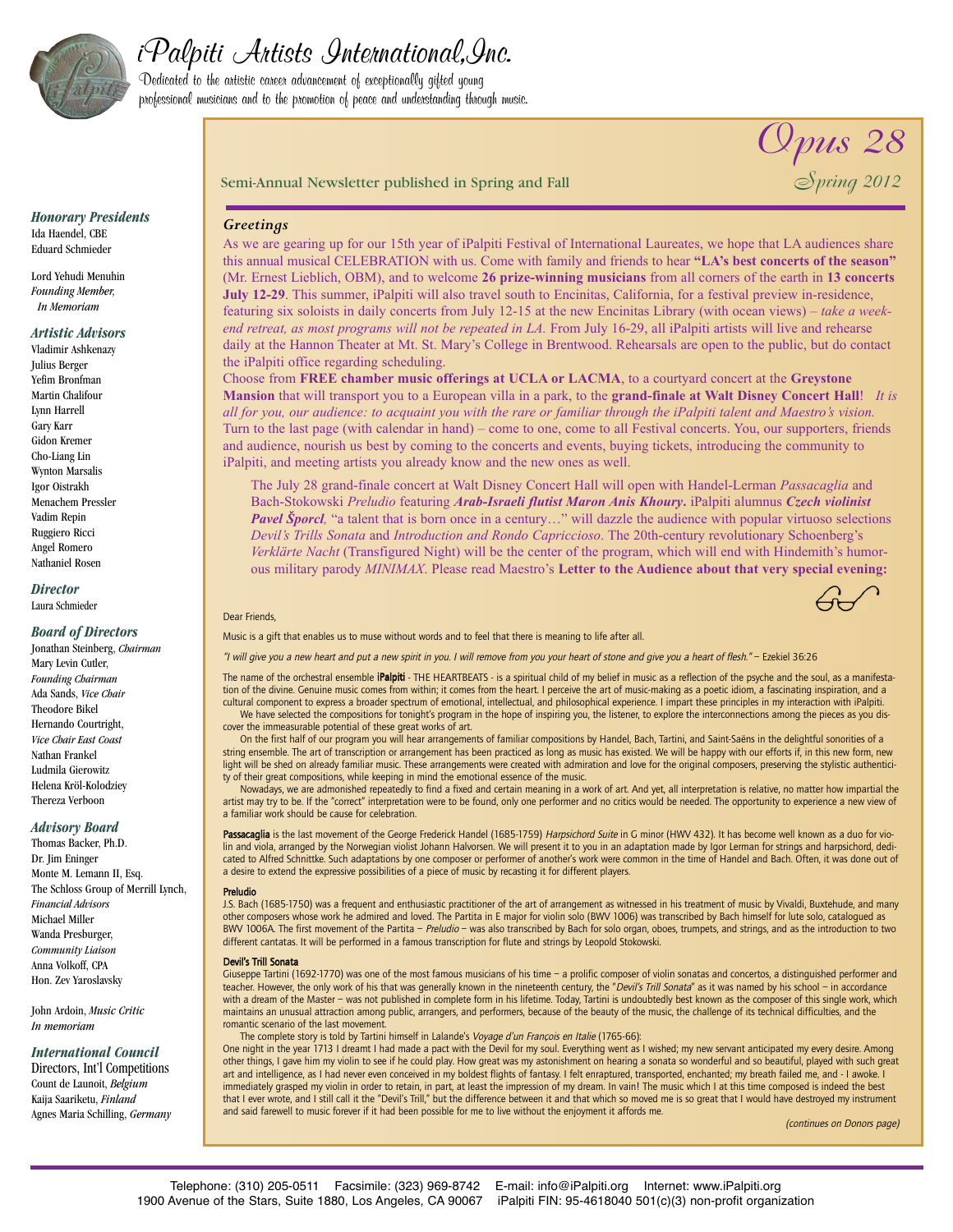

# *2012*

*iPalpiti* orchestral ensemble of international laureates

## **Violins**

Peter Rainer/Germany **Concertmaster** Yeseul Ann/Korea Kamila Bydlowska/Poland \*Catharina Chen/Norway Azer Damirov/Azerbaijan Vladimir Dyo/USA Aisha Dossumova/Kazakhstan<br>Ellen Jung/Canada-Korea<br>Nobuko Kawamura/Japan<br>Nora Hapca/Romania<br>Conrad Chow/Canada<br>Irina Chepizhnaya/Russia<br>\*Marie Radauer-Plank/Austria<br>Irakli Tsadaia/Georgia

## **Violas**

\*Victor de Almeida/Australia-Brazil-USA Adelya Shagidullina/Tatarstan Joseph Kauffman/USA Can Sakul/Turkey Bogdan Banu/Romania

## **Violoncelli**

\*Kian Soltani/Austria Lars Hoefs/USA Yoni Draiblate/Israel Jacob Shaw/UK

## **Bass:**

Daniel Nix/USA Dennis Trembly\*\* (Principal, LA Phil)

**Piano** Svetlana Smolina/Russia

## **Flute**

\*Maron Anis Khoury/Israel

\*Soloists in Encinitas July 11-15, 2012 \*\* guest artist for Schoenberg





# *Featured Soloists*

# **iPalpiti alumnus: Pavel Šporcl, Violinist/Czech Republic**

The concert program at Disney Hall will feature iPalpiti alumnus *Pavel Šporcl,* "a talent that is born once in a century…The most charismatic Czech violinist… intelligence, musicality, virtuosity…" *— Gramophone.*

This is Pavel's first return to LA since 1999 when he soloed with iPalpiti on the stage of the Ford Amphitheatre. He will dazzle

the audience with popular virtuoso selections like *Devil's Trills Sonata* and *Introduction and Rondo Capriccioso*. THE MOST DISTINCTIVE MEMBER of the young generation of Czech violinists, **PAVEL ŠPORCL** has been reaping triumphs with audiences in major music venues worldwide, crossing the borders of classical music in both style and repertoire. SUPRAPHON bestselling classical recording artist since 2002, Pavel's CDs received Platinum and Gold Records, last albums are Gipsy Way (2008) and Concertos of E.W.Korngold & R.Strauss (2009) receiving great reviews. His impressive discography includes recording with Universal Music Japan (2003).

Pavel took up violin at the age of five, graduating the Prague Conservatory and Academy of Music with Vaclav Snitil. From 1991–1996 he studied in the U.S.A. with Eduard Schmieder, Itzhak Perlman and Dorothy DeLay. Holder of various prizes and distinctions, has appeared on concert platforms around the world, and has been working continually with a rich gallery of Czech as well as international orchestras. He is the sole young Czech violinist listed in the book by the world-renowned critic and music historian Henry Roth, *Violin Virtuosos: From Paganini to the 21st Century.* Pavel's BLUE VIOLIN was made in 2005 by world renown Czech violin maker Jan Spidlen. www.pavelsporcl.com

**Arab-Israeli virtuoso flutist Maron Anis Khoury** will be the soloist in Bach-Stokowski *Preludio,* opening the grand-finale concert at Disney Hall. Born in Israel, Maron was accepted at the Curtis Institute in Philadelphia at the age 11. He has performed under the direction of Maestros Daniel Barenboim, Otto Werner Mueller, Christoph Eschenbach, and is a recipient of numerous awards, including America-Israel Cultural Foundation. After graduation, he was appointed to the second flute position at the Metropolitan Opera orchestra in New York City, being the youngest member at the age of 21! During the festival he will be among six soloists in Encinitas, and in LA will lead Kuhlau's *Flute Quintet* on July 19, and on July 20th will solo with iPalpiti in Bach's *Suite* and in Farber's *ONLY A BOOK Variations* world premiere at the Saban Theater.



# *Alumni News:*

**Daniel Turcina (violinist, Slovakia)** – leader, Trondheim Soloists (Norway). During this season he was a soloist with them in Piazzola *Four Seasons* during the tour in Israel and Palestine, leading the tour in England, and in July will be a soloist with "Arctos" concerto for violin and strings by T. Bjorklund with concerts in Norway, Scotland and Orkney Islands (one live recorded and streamed by BBC). Later this summer he is playing two children support concerts in Slovakia, leading and being a soloist with the Slovakian ZOE chamber orchestra, playing Vivaldi & Piazzola "8" seasons.

> **Roman Patkoló (Double Bass, Slovakia)** – Soloist under Columbia Artists Management, Concertmaster Zurich Opera, Professor School of Music in Munich, performs and records with violinist Anne-Sophie Mutter.

**Robert Kowalski (violinist, Poland)** – From December 2011–August 2012: soloed with National Philharmonic Hall in Warsaw, toured China as a soloist with Mannheimer Philharmoniker Orchestra, giving 13 concerts in 15 days, continued with tour in Italy with Sibelius Concerto, and touring South America with the Lugano-Swiss Radio Orchestra.

Internet phenomenon, Ukranian pianist **Valentina Lisitsa (iPalpiti 1998-2001)** has signed to Decca Classics and will record her London concert debut at the Royal Albert Hall on June 19 for the label, to be released digitally on June 25 and on CD on July 3. Her YouTube channel has been viewed 43 million times and has 52,000 subscribers. 'Valentina is a truly unique artist,' said Decca Classics managing director Paul Moseley - discovering what we knew 15 years ago when we selected and featured her in solo *with iPalpiti* - 'Her YouTube fame is genuine and well-deserved, and we are proud to be working with her as she reaches out to huge numbers of classical fans in a modern and very immediate way.' Valentina has already performed at Carnegie Hall and Avery Fisher Hall in New York and at Vienna's Musikverein, and also collaborates in recital tours with Hilary Hahn.

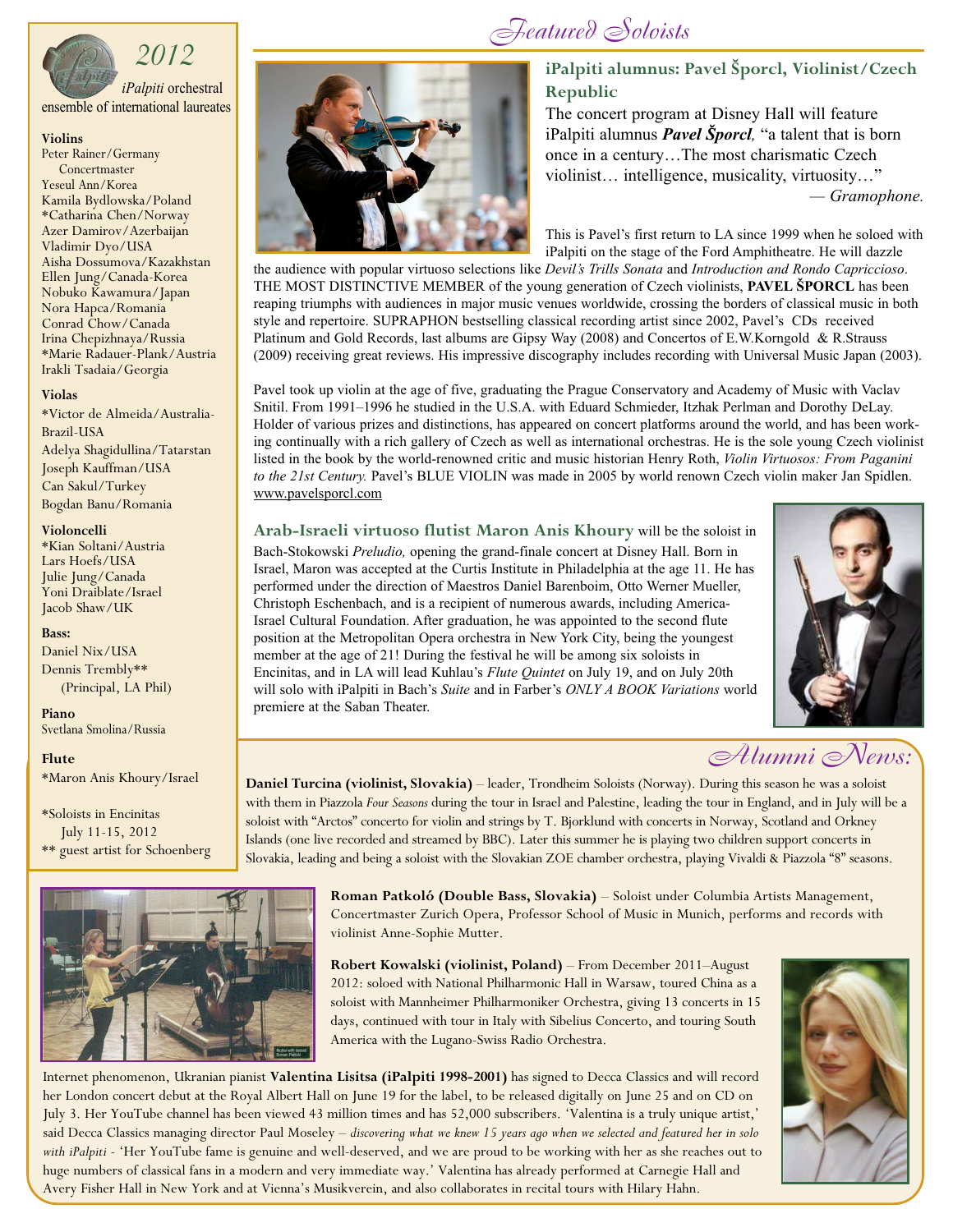# *Season Mementos*

# *Benefactors Concerts*

*Ecuadorian-Spanish cellist Francisco Vila at the home of Dr. & Mrs. Saeed Hakim in Brentwood.* Hakims were "original" hosts of iPalpiti events back in 1998 when we were just forming the organization. Dr. Hakim was among its first board members. This was a joyous "reunion."



*Laura presents the original program of the concert at their home in February 1998 ( the artists were Valentina Lisitsa, piano and Eduard Schmieder, violin)*



*Vice Chair Ada Sands & Francisco.*

**MY MUSIC, MY LOVE** - *a reflection of the Romantic Era in one act, written by Eduard Schmieder* – was stage-read on March 3rd at the Municipal Gallery, City of Beverly Hills. Dennis Bade as Brahms, Svetlana Smolina ( as Clara Schumann), Eduard Schmieder (as violinist Joachim)



![](_page_2_Picture_9.jpeg)

![](_page_2_Picture_10.jpeg)

*Dennis Bade (Brahms) Svetlana (Clara) & Maestro (Joachim)*

*Leonard Sands & Judge Harold Shabo Francisco with new members*

![](_page_2_Picture_15.jpeg)

*Over 120 guests and friends gathered to support the Leo Frankel Memorial Award Fund.* Leo's son, Nathan,

a board member of iPalpiti, always performs at this event with iPalpiti artists in honor of his father's legacy.

*Ron Ozur & Nancy. 9th Annual Leo Frankel Tribute*

![](_page_2_Picture_17.jpeg)

*L-R: Nadia (sister), Becka (mother), cellist Julie Jung, Nathan, pianist Svetlana Smolina, and iPalpiti Chairman Jonathan Steinberg.*

![](_page_2_Picture_19.jpeg)

*New York: Svetlana & Maron featured at Fisher's home*

*Benefactors Susan & Charles Avery Fisher hosted 13th! iPalpiti musicale (since 2007), with a very special guest from LA Joyce Chernick.*

![](_page_2_Picture_22.jpeg)

iPalpiti "local" artists Ellen Jung/violin, Victor de Almeida/viola, Julie Jung & Lars Hoefs/celli, and board member Nathan Frankel/violin performed a preview reading of a completed *ONLY a BOOK Variations* by Sharon Farber. World Premiere by iPalpiti orchestra will take place on July 20th at Saban Theater/Temple of the Arts (see festival schedule).

*Cultivate/Create: new composition commission* **matching grant from Los Angeles County Arts Commission was successfully matched by 92 donors. Composer Salon II - took place at Harriet Selling home in Beverly Hills** (the famous Schwimmer house by John Lautner) **on June 7.**

![](_page_2_Picture_25.jpeg)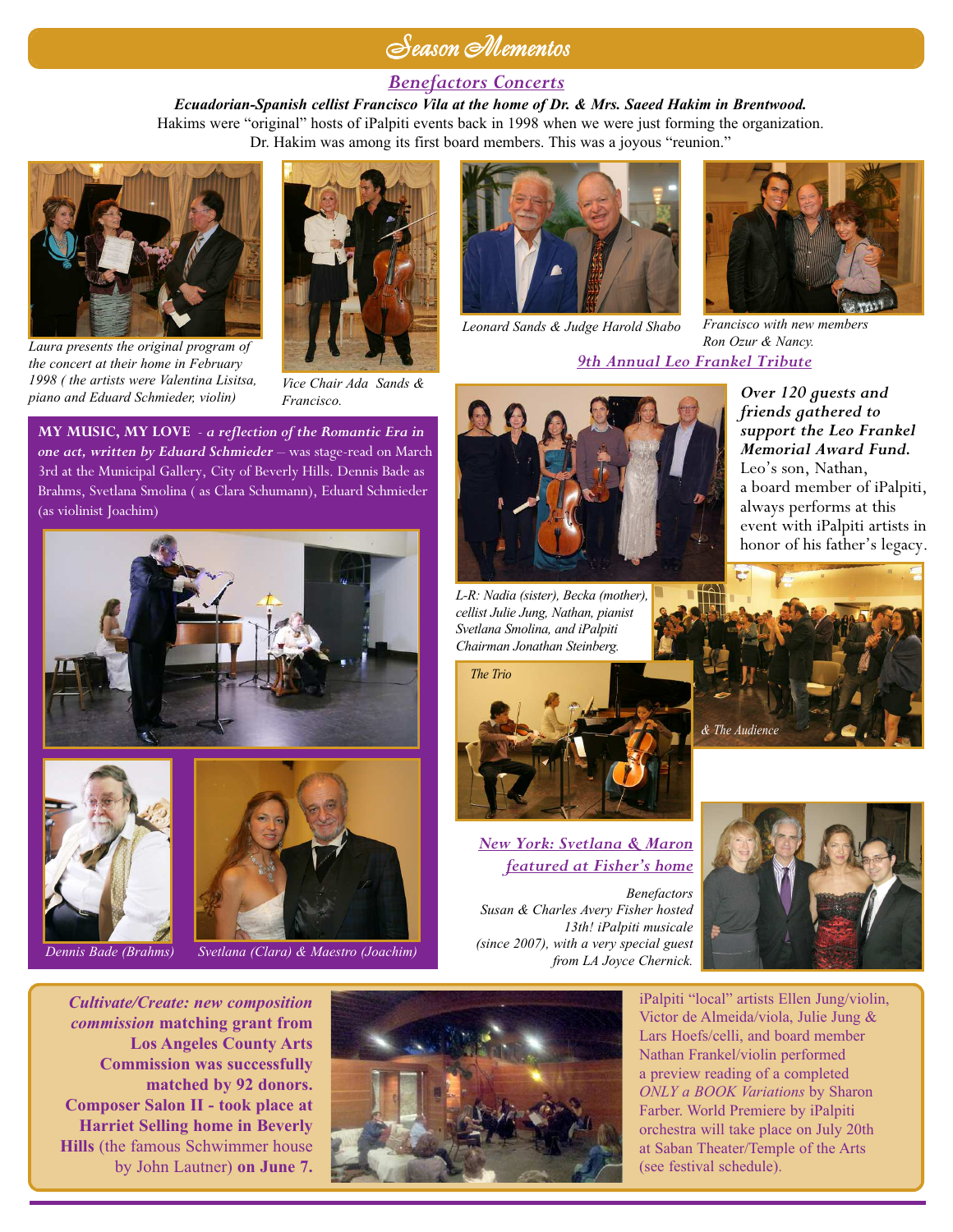# *Heartfelt thanks to all our supporters*

We are grateful to ALL our supporters: dedicated and the new. The list is always "growing" after the Festival, but we need funding NOW, before artists arrival. iPalpiti gives awards and covers all expenses (international travel, hotel, meals, local transportation, venues). In February, we mailed our annual appeal – PLEASE RENEW YOUR PARTNERSHIP NOW, before the Festival. **Every Festival we produce memorable brochures with each artist photo & bio, and listing every sponsor. Visit iPalpiti.org, DONATE online. THANK YOU!**

**Maestro Circle \$20000+** Joyce & Aubrey Chernick Ernest Lieblich Foundation Lloyd E. Rigler Foundation

**Laureate Circle \$5000+** Mary Levin Cutler Nathan Frankel GreenbergTraurig LLP E. Nakamichi Foundation C. van Meyers Ada & Leonard Sands Laura & Eduard Schmieder

Judge Harold Shabo Jonathan Steinberg & Buf Myers Dennis Bieber

# **Benefactors \$1000+**

Joyce & Stanley Black Susan & Charles Avery Fisher Marion & Chung Chan Dr. Alex & Natalie Gershman Jill & Allen Chozen Gary Gordon Anita Hirsh Itochu Metals Corp. Monte Lemann Anika Lorber Yukio Matsuura Nissenson Family Dr. & Mrs. James Ode H. Stephen E. Schloss Dr. & Mrs. Charles Solomon Tokio Marine Foundation Anna Volkoff, CPA Victor Vollhardt Frederic Weisman Foundation James R. Gilliam Wells Fargo Herb & Annette Wolas

### **Patrons \$500+**

Mark & Keren Dorner Gabriel L. Eshaghian Betty Falk

Michael Gendler Jay Markoff Dr. & Mrs. Howard Murad Ora & Jeffrey Nadrich Dr. Peter Newton Hugh & Barbara Smith Marilyn Stampler Dr. Bernard Tansman

### **Partners \$100+**

Mr. & Mrs. Edgar Aftergood Joan Ballreich Barber Family Foundation Grant Barnes Eric Bright Brian Byrnes Jim & Lee Cavanough Larry Chrysler Hernando Courtright Thomas Dengler Dr. Ann Duncan Dr. & Mrs. Jim Eninger Stephen Erlich Lauren Eulau Mariam Farimani Bill &Sally Feathers Kara Fox Linda Fremes Lisa Gache Mikhail & Antonina Gershfeld John Scherrer Foundation Les & Sandy Gold Dr. Jay & Marjorie Goldsmith Regina Rogers Felix & Dr. Victoria Goltsman Linda & Peter Schlesinger Roman Goronok John Peter Graziano Todd Hawkins

Andrew & Halina Jagoda Jonathan Kaufelt Ron & Vanessa Kenan Caryl Kim Sheila S.Lane Eugene & Elinor LaSota Christine Lawrence Esfir Lebovich Jeena Lee Judith & Arnold Leibman Annie Lehrer Daniel Lowenstein Fred Manaster Lauren Mayer-Beug Todd Mihm Jeanne & Steve Miller Dr. Lana Milton Jess & Donna Morton Patricia Nettleship Ronald & Johanna Odrich Darlene Orlov Jennifer Painter Nicoleta Petrescu Craig Pettigrew William Plaschke Suzanne Ponder Barak Raviv Foundation Sunny Ravanbach Christopher Reuning Ellen Rienstra Tsvia Rosenthal Beatrice Rossman Harold Schloss Marilyn Schmitt Fndn. Georgia S. Shreve Yana & Roman Shukman Dale & Lilly Seltzer Sherry Sexton Maria Shvager Bob Somers Brad Springer Melissa Stewart Abby Suckle Steven & Ainslie Sugarman Yeong Y. Suh Albert Sweet Judith & Robert Tolchin Dr. & Mrs. Michael Turkewitz Abraham Willinger Thereza Verboon Nicola Walter

## **Leo Frankel Fund**

AdvancedSteelRecovery Adriana Alberghetti Jim & Lee Cavanaugh David & Alissa Chariton Mary Cutler Kenneth & Ruby Daub Wendy Dozoretz Gabriel L.Eshaghian Guy Fedele Nadia Frankel Mikhail & Antonina Gershfeld Deborah Klar Bernie & Bonnie Goler Jessica Goodman Fay & Frank Katlin Caryl Kim Haya & Ralph Kisin Tibor & Marika Kochish Trent MacLean Fred Manaster Yukio Matsuura Steve Miller Morgan Keegan Inc. Eric Moses Nicoleta Petrescu Paul Schneider

Shabani Law Corp. Dr. Gerald & Ilene Spear John Spruce David & Jocelyn Stanton Anna Volkoff & Norman Rachitsky Victor Vollhardt Elizabeth Wakefield Noah & Jessica Walker Itochu Metals Corp. Wells Fargo Herb & Annette Wolas

### **Associates \$50+**

Eleanor Allen Ellen B. Banash Peter Dey Richard Dolen Alla Feldman Cantor Joseph Gole Lynne Hayashi Anna Itkin Christian Henderson Tirza Haviv Toni Hertz Paul Kujawski Edward & Ann Leonard Ted Leviss Ilse Loy Sean McCann Curt McComb Elan Mordoch Sunny Moss Berthram Rosembloom Myra Rosen Simon Sinek Terry Tegnazian Fredric Woochen Stella Zarakhovsky

### **In-Kind**

Severyn Ashkenazy Dennis Bade Bailey's Bakery City of Beverly Hills Dolce Group/Michael Malin Mark Evans/Graphic Design Susan & Charles Avery Fisher Nathan Frankel Dr. & Mrs. Saeed Hakim Lynne Hayashi/iPalpiti grooming stylist Kawai America Corporation KMNB Media Group/Eugene Levin Helena & Stanley Kolodziey Chris Landen/Post production Lyric Culture/Hanna Solomon Hayley & Michael Miller OTTO MUSICA RHUMC Dana Ross Photography Sands & Associates Harold Schloss/IT support Harriet Selling Canepa Jonathan Steinberg/Irell & Manella LLP TOPA Management Thereza Verboon/Estate Wine Anna Volkoff, CPA

# **Volunteers**

Brian Byrnes Jeannine Carter Dr. Ann Duncan Alla Feldman Larry & Shirley Grodsky Esfir Lebovich Francesca Pascarelli Dana Ross Marilyn Schmitt Rachelle Shukman July 2011 – June 2012

# **Thank You to the City of Beverly Hills for continuing support:**

## Art & Culture Commmunity Services Department: Brad Meyerowitz, Cindy Brynan & Patty Acuna • Mayor Barry Brucker and Councilmembers

The Devil's Trill Sonata must have circulated in manuscript for many years before its publication by Cartier in 1798. It could not have been composed later than circa 1750, because the whole of the first "devil's trill" is quoted by Leopold Mozart in his *Violinschule* of 1756 as an example of an "accompanied trill." As with most composers who lived through the central decades of the eighteenth century, Tartini's style changed markedly during his career. In "Il trillo del Diavolo," Giuseppe Tartini, a sensitive man of compelling personality as well as compulsive artistry, liberated some impulses in the creative realm to which Paganini, among others, was responsive.

You will hear the musical "idée fixe" of Tartini transcribed by the esteemed twentieth-century violinist and composer Fritz Kreisler, as orchestrated by Riccardo Zandonai.

#### Introduction and Rondo Capriccioso

Charles Camille Saint-Saëns enjoyed the longest creative career in the history of his art. He was born on October 9, 1835, and died on December 16, 1921. He started composing at the age of 6, and was still at it eighty years later. One of the most versatile musicians of all time, he was not only a composer but also a distinguished pianist, organist, conductor, and teacher. He wrote in every field of music, and his vast output is characterized by an amazing diversity of style.

Saint-Saëns once said that he composed in order to fulfill a natural function – as an apple tree produces apples, he explained. Apparently, musical ideas came to him unbidden, every day and in every circumstance.

Niccolò Paganini, that legendary prototype of the virtuoso violinist, had been dead for years when his natural successor Pablo Martin Meliton Sarasate y Navascues (1844-1908) was born in the sleepy little Spanish town of Pamplona. Camille Saint-Saëns was only 24 when he was visited by a young violinist who had only recently graduated from the Paris Conservatory and was asking that Saint-Saëns write a concerto for him. As the visitor was Pablo de Sarasate, the composer's response was affirmative.

Freshness, and the evocative, seductive charms and exotic warmth of gypsy and Spanish music played an extremely important part in the inspiration behind Saint-Saëns' Introduction and Rondo Capriccioso. Both Bizet and Sarasate have connections with this work, for it was written for Sarasate, and the young, struggling Georges Bizet was employed by a publisher for whom he made the violin and piano transcription. The esteem the work enjoyed among French composers is also reflected in a transcription for two pianos made by the youthful Claude Debussy.

The French writer Romain Rolland once said of Saint-Saëns, "He brings into the midst of our present restlessness, something of the sweetness and clarity of past periods, something that seems like a fragment of a vanished world." iPalpiti can relate to this thought.

You will hear this virtuosic work, full of charm and élan, in a rare transcription for violin solo and strings.

#### Verklärte Nacht

Arnold Schoenberg (1874-1951), one of the most influential and controversial composers of the twentieth century, was forced to leave school in his seventeenth year in order to support his family after the death of his father. His musical training was meager, much of it acquired through playing with friends in informal ensembles. In this way he gained familiarity with chamber music of various types, studied the inner workings of the music, and found models for his own early attempts at composition. In 1895 he joined an amateur orchestra conducted by Alexander Zemlinsky, a gifted young man, only three years his senior, who had excelled at the Vienna Conservatory, and whose compositions were gaining favorable notice. The two became life-long friends, and Zemlinsky undertook to expand Schoenberg's awareness of philosophy and literature, to instruct him in such formal musical techniques as counterpoint, and to advise him in his first serious compositions.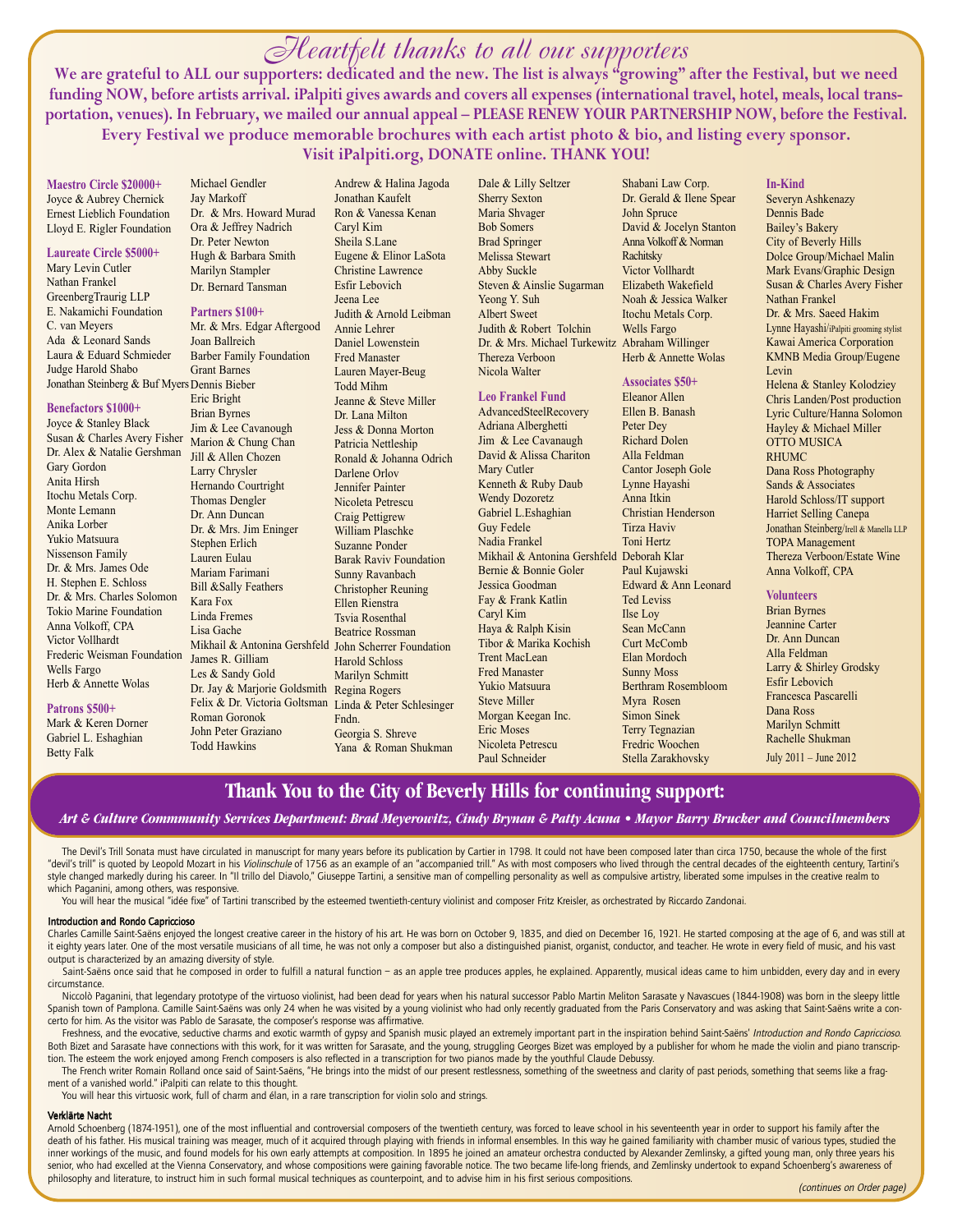| <b>Tickets to all listed events</b><br>can be ordered NOW                                                                                                                                                                                                                                                                                                                                                                                                                                                                                                                                                                                                                                       | Festival Tickets Order Form*                                                                                                           |                                                                                                                                                     |                             | No. of Tix             | Total |  |
|-------------------------------------------------------------------------------------------------------------------------------------------------------------------------------------------------------------------------------------------------------------------------------------------------------------------------------------------------------------------------------------------------------------------------------------------------------------------------------------------------------------------------------------------------------------------------------------------------------------------------------------------------------------------------------------------------|----------------------------------------------------------------------------------------------------------------------------------------|-----------------------------------------------------------------------------------------------------------------------------------------------------|-----------------------------|------------------------|-------|--|
| Phone: (310) 205-0511                                                                                                                                                                                                                                                                                                                                                                                                                                                                                                                                                                                                                                                                           | Thursday-Sunday, July 12-15<br>iPalpiti Soloists in Encinitas, CA                                                                      |                                                                                                                                                     | \$10                        |                        |       |  |
| Fax: (323) 969-8742<br>E-mail: info@iPalpiti.org                                                                                                                                                                                                                                                                                                                                                                                                                                                                                                                                                                                                                                                | Friday, July 20, 8:30 pm<br>Temple of the Arts at the Saban Theatre - iPalpiti orchestra                                               |                                                                                                                                                     | \$20<br>FREE for members    |                        |       |  |
| Mail: iPalpiti Artists International, Inc.<br>1900 Avenue of the Stars, Suite 1880<br>Los Angeles, CA 90067                                                                                                                                                                                                                                                                                                                                                                                                                                                                                                                                                                                     | Saturday, July 21, 7:30 pm<br>Rolling Hills United Methodist Church, Rolling Hills Estates                                             | \$10                                                                                                                                                | Tickets sold at the door    |                        |       |  |
| Send my tickets to:                                                                                                                                                                                                                                                                                                                                                                                                                                                                                                                                                                                                                                                                             | iPalpiti soloists & orchestra "Preview"<br>Wednesday, July 25, 7:00 pm                                                                 | \$30                                                                                                                                                |                             |                        |       |  |
| Name:                                                                                                                                                                                                                                                                                                                                                                                                                                                                                                                                                                                                                                                                                           | Greystone Mansion Beverly Hills, CA - iPalpiti orchestra<br>Thursday, July 26, 6 p.m.                                                  |                                                                                                                                                     |                             |                        |       |  |
| Address:                                                                                                                                                                                                                                                                                                                                                                                                                                                                                                                                                                                                                                                                                        | "Meet the Artists" Gala, Private Home, Beverly Hills<br>Buffet dinner, performance and VIP ticket to Disney Hall Concert               | \$200                                                                                                                                               | \$130 is tax-deductible     |                        |       |  |
| City/State/Zip:                                                                                                                                                                                                                                                                                                                                                                                                                                                                                                                                                                                                                                                                                 | Buffet dinner & iPalpiti soloists performance ONLY<br>Saturday, July 28, 8:00 pm*                                                      |                                                                                                                                                     | \$150                       | \$80 is tax-deductible |       |  |
| Phone (day & evening):                                                                                                                                                                                                                                                                                                                                                                                                                                                                                                                                                                                                                                                                          | Walt Disney Concert Hall                                                                                                               | $\Box$ Front Orchestra<br>$\Box$ Orchestra                                                                                                          | \$90<br>\$60                |                        |       |  |
| Email:<br>Payment Information:                                                                                                                                                                                                                                                                                                                                                                                                                                                                                                                                                                                                                                                                  | iPalpiti orchestra<br>Eduard Schmieder, conductor                                                                                      | Orchestra East/West<br>$\Box$ Terrace                                                                                                               | \$50<br>\$40                |                        |       |  |
| $\Box$ Enclosed is my check:<br>$\Box$ Charge to my credit card:                                                                                                                                                                                                                                                                                                                                                                                                                                                                                                                                                                                                                                | 15% Group Discount for 10+                                                                                                             | □ Terrace East/West<br>Orchestra View<br>$\Box$ Balcony                                                                                             | \$27<br>\$27<br>\$20        |                        |       |  |
| Visa/MasterCard/AMEX:                                                                                                                                                                                                                                                                                                                                                                                                                                                                                                                                                                                                                                                                           | 25% Discount for Friends of iPalpiti<br>\$10 student tickets (Balcony)                                                                 | 50% of each ticket price is tax-deductible<br>Handling Charges: \$4 per ticket                                                                      |                             |                        |       |  |
| Charge Card Number:<br>Exp.date:                                                                                                                                                                                                                                                                                                                                                                                                                                                                                                                                                                                                                                                                | *Disney Hall tickets also available<br>at ticketmaster<br>213.480.3232<br>and in person $\omega$ Box Office                            | I understand that ticket sales do not cover the<br>Festival expenses and would like to support<br>iPalpiti Artists International with an additional | tax-deductible donation of: |                        |       |  |
| Signature:                                                                                                                                                                                                                                                                                                                                                                                                                                                                                                                                                                                                                                                                                      | *Artists and Programs are subject to change without notice<br>* Festival's FULL SCHEDULE & FREE CONCERTS listed on the back cover page |                                                                                                                                                     | <b>Total Enclosed:</b>      |                        |       |  |
| <b>Bing Theatre</b><br>Rolling Hills United<br>Greystone Mansion<br>Temple of the Arts<br>Glorya Kaufman<br><b>Encinitas Library</b><br><b>Walt Disney</b><br>$\mathcal{E}$ vent<br>Encinitas, CA<br><b>LACMA</b><br>Methodist Church<br>905 Loma Vista Drive<br>at the Saban Theatre<br>Dance Theater<br>Concert Hall<br>540 Cornish Drive<br>5905 Wilshire Blvd<br>26438 Crenshaw Blvd.<br>8440 Wilshire, Blvd.<br><b>UCLA</b><br>111 N. Grand Ave.<br><b>Beverly Hills</b><br>Locations<br>(760) 633-2746<br>(323) 857-6234<br><b>Rolling Hills Estates</b><br>(310) 285-6380<br><b>Beverly Hills</b><br>(310) 206-8552<br>Los Angeles<br>(310) 377-6771<br>(323) 858-9100<br>(213) 972-7211 |                                                                                                                                        |                                                                                                                                                     |                             |                        |       |  |

Under Zemlinsky's influence (who was half-Jewish himself), Schoenberg converted to Christianity. Born into an Orthodox Jewish family, he became Lutheran at age 24, but formally reclaimed his heritage when Hitler came to power in 1933. He had decided – in his own words – "to exclusively dedicate the remainder of my life to the survival of the Jewish people."

In the summer of 1899 the two friends spent their holiday together. In three weeks of intense labor Schoenberg produced Verklärte Nacht, his first significant work and tribute to the intellectual stimulation and musical guidance of Zemlinsky. The immediate inspiration was a poem by the influential lyric poet-naturalist Richard Dehmel (from the cycle Woman and World), published in 1896, the contents of which were sardonically summed up by a contemporary critic as follows: "A woman meets the man of her heart after she has conceived a child by the man of her body: under the influence of a beautiful moonlight night the former expresses his willingness to accept his stepfatherhood, and this without complaint."

Schoenberg's work Verklärte Nacht was first performed in Vienna in 1902 and encountered opposition. What was not understood was that Schoenberg tried to capture in musical terms the atmosphere, rather than the content or the dialogue of Dehmel's poem. There were many objections, which belong to the past, since this highly expressive work and the vitality of Schoenberg's late Romantic music has discarded and left behind Dehmel's much weaker poem. What was originally conceived as program music has long since become absolute music.

Verklärte Nacht achieves its urgent expressiveness by uncompromisingly symphonic means, and in its original version is a rare contribution to that most unusual of genres, the tone poem for chamber group. The Schoenberg version for string orchestra you will hear tonight was made at the request of friends in 1917 and revised in 1943. Although Verklärte Nacht cannot simply be categorized as a one-movement symphony and does not neatly conform to traditional formal schemes, its harmonic organization and thematic processes are the outcome of Schoenberg's understanding of the great masters of the past.

Arnold Schoenberg was professor of composition for the last 17 years of his life at USC and UCLA. He was largely ignored by this city's musical and cultural institutions. iPalpiti is privileged to bring his immortal masterpiece to you.

#### Minimax

Paul Hindemith (1895-1963), champion and master of modern music of his time, composed in a variety of styles: from neo-classic to impressionistic. His other side was an inclination for jokes, for making parodies and fun. He called himself a "cheerful, joke-loving musician" and now and then created a considerable number of delightful parodies of well-known pieces, which remained unpublished during his lifetime. A few of these have fortunately survived. Compositions of that kind were made to relax at times from the hard and intense playing of string music. This becomes particularly apparent in his Minimax, where Hindemith parodies musical forms which he had gotten to know well while he was a drummer in a military band during the First World War.

He composed Minimax in only two days, 25/26 July, 1923. It is a parody on military music and at the same time an homage to the Prince of Fürstenberg, the patron of music festivals. The parodistic title "Minimax" derives neither from the trademark for the fire extinguisher of the same name, nor from the old record label, but from the combination of the princely couple's two pet names, respectively, "Maxi" and "Minzi."

His colleagues and friends remember Hindemith's tendency to play the "clown." These clown-like spirits had a serious side however; Hindemith later described them as a means of overcoming the inevitable frustrations, the sterility and even what he called the treadmill of musical life: "routine takes the place of earlier enthusiasm. Feelings lose their genuineness; continual repetition of a limited number of facts creates an atmo phere which is merely an illusion. Among all the hundreds of professional musicians I have met, there are only a few who have found their way back to genuine musical communication, and those who, despite all progress, have retained the musical freshness and naturalness of youth can be counted on my fingers."

Paul Hindemith's observation is no less true today, and is in full harmony with the iPalpiti credo. At the time when the spiritual dimension of the creation and re-creation of music is evaporating, it is our intention to replenish people's souls with loving energy, beliefs, and ideas, by infusing music with positive emotional energy.

### "Music is the shorthand of emotion." - Leo Tolstoy

Follow us, Dear Listener. Talent is a mission and has to be repaid to G-d through people. The most beautiful things in the world can only be felt with the heart. Inspired musicians from various countries, the members of iPalpiti, are united in their hope of bringing beauty into your life through celestial sound, vital rhythm, and eternal emotional energy. May we all be blessed by the touch of higher harmony!

### Eduard Schmieder

Founder of iPalpiti Laura H. Carnell Professor of Violin Artistic Director for Strings, Temple University, Philadelphia